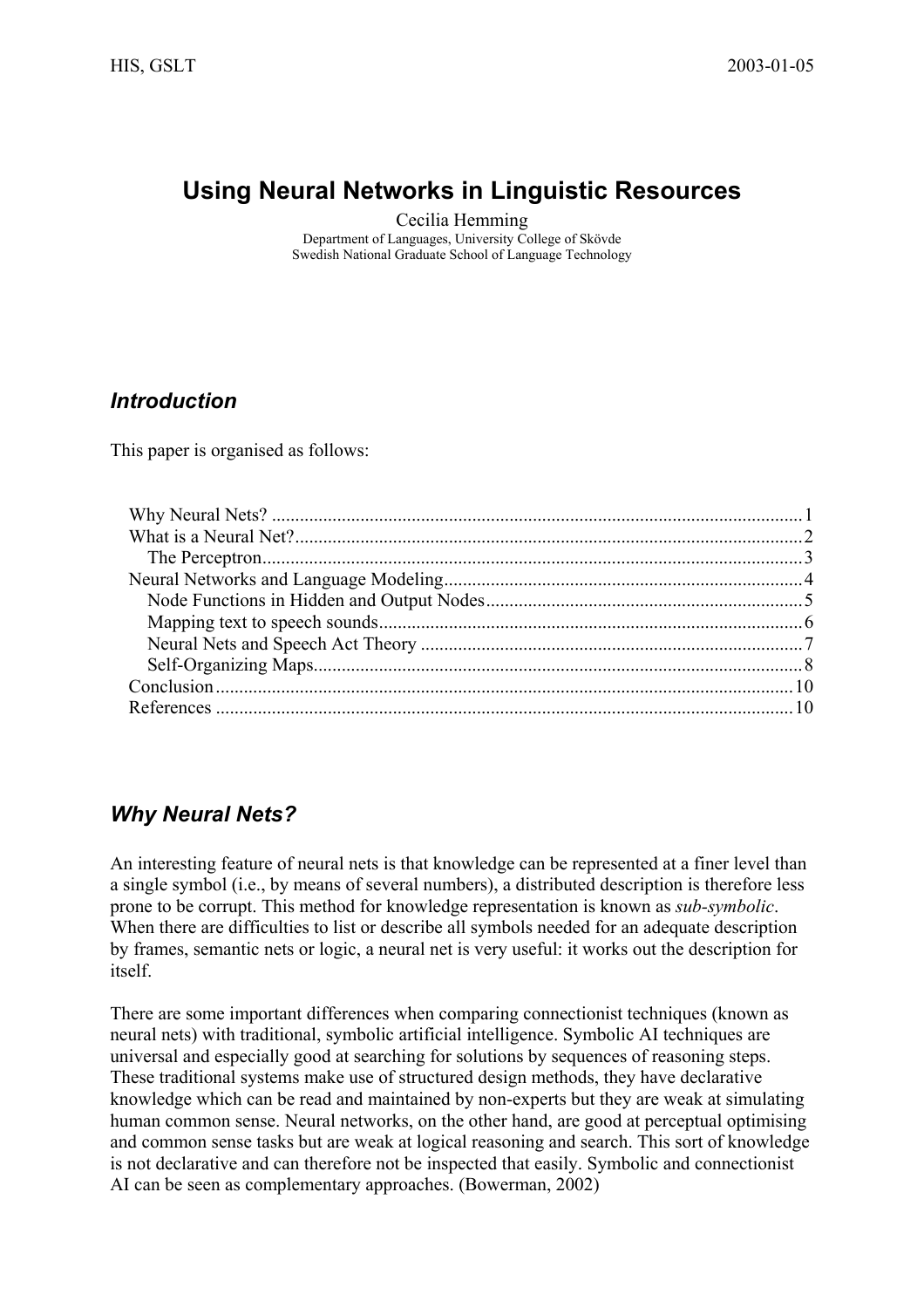# *What is a Neural Net?*

 $\overline{a}$ 

The basic idea underlying computational neural nets<sup>1</sup> is that functions of the brain can be approximated with a computing system containing a very large number of simple units. In analogy with biological nervous systems these simple units are called *neurons*, it is known that the human brain contains  $10^{11}$  of biological neurons.

A biological cell consists of dendrites, a cell body, and an axon. The membrane covering the cell body has a negative electric potential at its resting state. The synapses (narrow gaps) transmit activations between the dendrites. Inputs through excitatory synapses increases, and inputs through inhibitory synapses reduces, the membrane potential. When the potential exceeds a threshold, a pulse is generated. This pulse travels through the axon. The more inputs from excitatory synapses a neuron receives, the more frequently it fires (i.e. sends an output impulse).



A general computational system has a labelled directed graph<sup>2</sup> structure, see picture above. Each node performs some simple computations and each connection conveys a signal from one node to another. All connections are labelled with a number called the *connection strength* or *weight* that indicates to which extent a signal is amplified or diminished by the connection. Unlike the biological original, the simplified artificial neuron is modelled under the following assumptions:

<sup>&</sup>lt;sup>1</sup> Artificial neural networks are also referred to as "parallel distributed processing systems" or "connectionist systems" (Mehrotra et al., 1997:1).

 $2 \text{ In Elementary Graph Theory}$  a directed graph consists of a set of nodes and a set of connections between pairs of nodes. In a labelled graph each connection is associated with a label identifying some properties of the connection.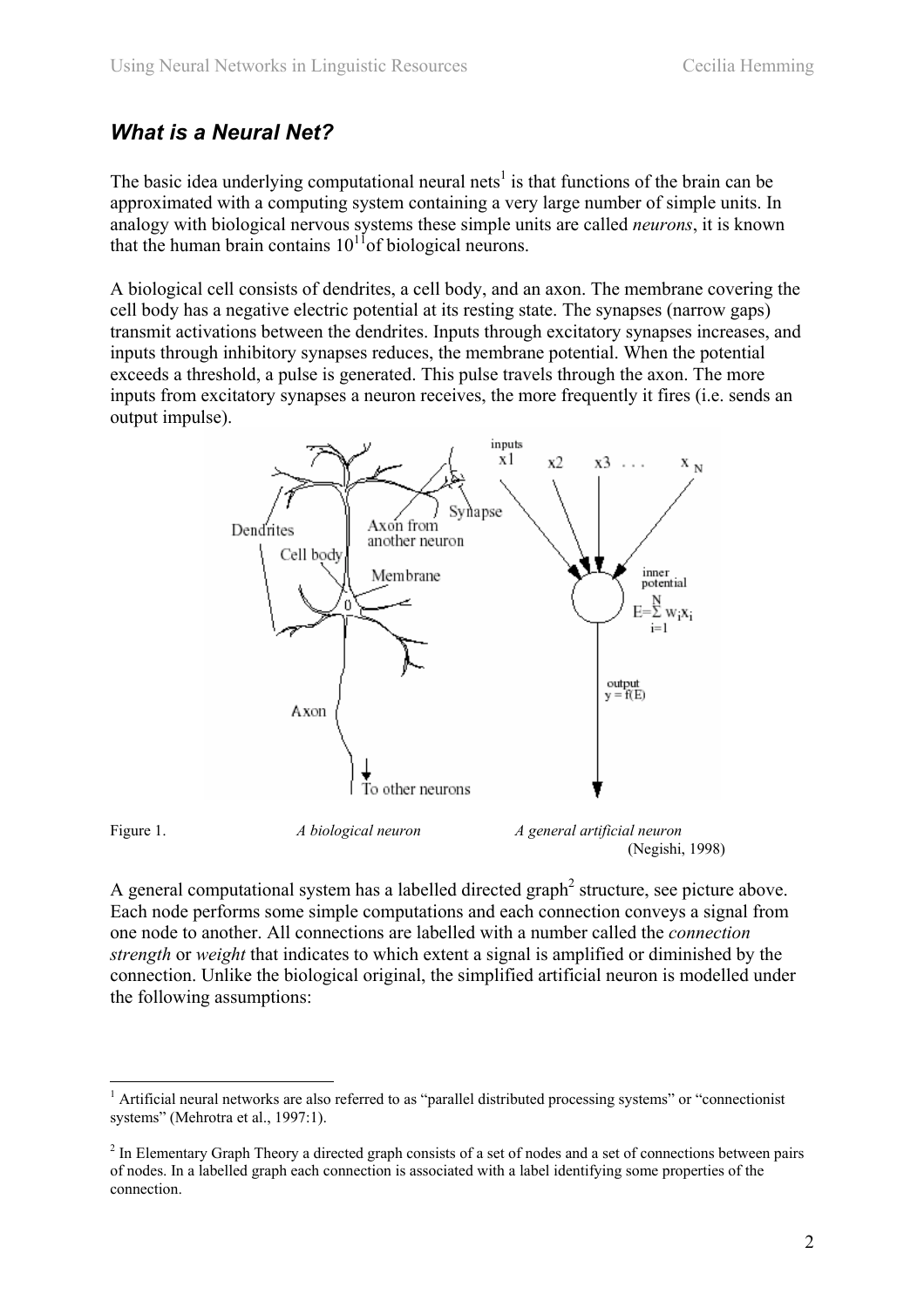- each node has only one output value, distributed to other nodes via links which positions are irrelevant.
- all inputs are given simultaneously and remain activated until the computation of the output function is completed.
- the position on the node of the incoming connection is irrelevant.<br>(Mehrotra et al., 1997:9)

#### **The Perceptron**

The American researcher Frank Rosenblatt's *perceptron* for pattern classification is an early and one of the most known neural networks, a very simplified description of it is here used to give an example of the function of such a network.

This simple perceptron has two layers of units, the input nodes  $(x_1, x_2)$  and one output node, with weighted connections  $(w_1, w_2)$  between them. The units take binary activity values (i.e. the pattern to classify has to be encoded as a collection of binary values) and the final output (y) will either be 0 or 1, which places the pattern in one of two classes (a simple perceptron can only handle problems with just 2 answers, e.g. On/Off, Yes/No, Left/Right).



Figure 2. *A two-input perceptron with two adjustable weights and one output node*

First, the connections are assigned a weight at random, then, the weighted input for all input nodes are summed up (in this case:  $x_1w_1 + x_2w_2$ ) and compared to a chosen threshold value. Possible input to this simple perceptron is  $(0,0)$ ,  $(0,1)$ ,  $(1,0)$  or  $(1,1)$ . The output function classifies each input example according to its summed activity. In order to classify correctly, the network can be trained. The training examples can therefore be assigned their known desired output with which the actual output can be compared. Then by adjusting the weights, the behaviour of the perceptron changes, so that the network eventually generalizes over all examples and will be able to classify even new presented patterns correctly, this is known as *supervised learning*. Because the weights record cumulative changes, the order in which the training patterns are presented does affect the search path through weight space. To reduce the tendency for more recently presented patterns to overshadow earlier patterns, the training set is repeated over many, so called, *epochs*. An epoch refers to one presentation of all examples in the training set.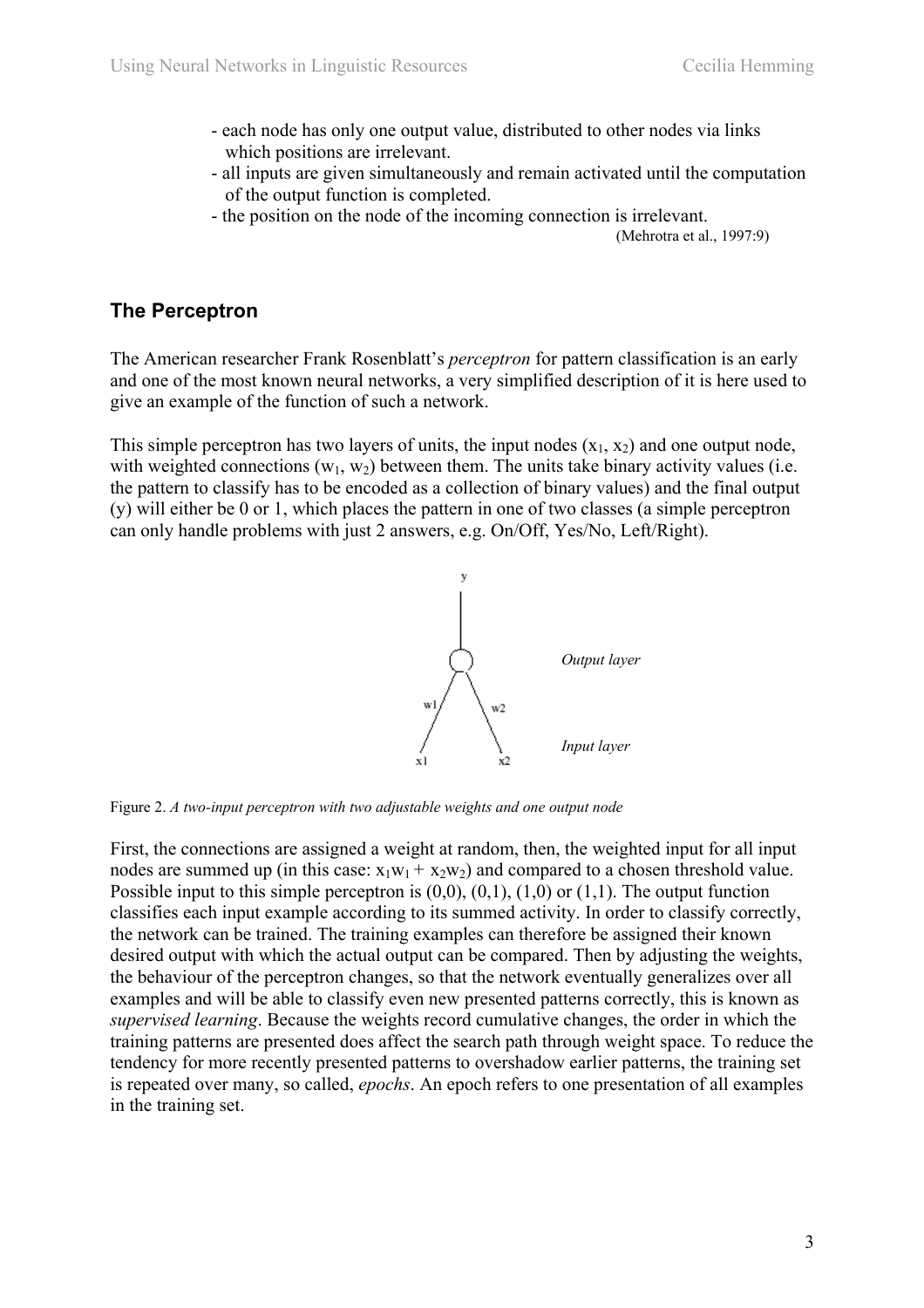Simple perceptrons have a fundamental restriction, they can only induce linear functions and thus not solve XOR-like problems<sup>3</sup>. (Werbos, 1974) was the first to propose a learning algorithm for networks with more than two layers and with differentiable functions which solved such problems (see *the backpropagation algorithm* below). Several researchers in parallel rediscovered and developed his work a decade later.

### *Neural Networks and Language Modeling*

The simplest architecture for a neural network has a feedforward<sup>4</sup> structure, in which information flows only in one direction: i.e. from the input layer to the output layer, and in general via one or more layers of intermediate, *hidden*<sup>5</sup>, nodes. Such networks are very limited in their ability to learn and process information over time, and that is why they are not so well suited for language domains, that typically involve complex temporal structure (Plaut, 1998). A better type of network for language tasks has a recurrent structure, with no a priori constraints regarding in which direction units can interact (Elman, 1991). Recurrent networks can also learn to process sequences of inputs and/or to produce sequences of outputs. For example, in a simple recurrent network like those proposed by Jeffrey Elman, a representation of a given element of a sequence can be stored and reintroduced as context information for subsequent elements, see schematic figure below.



Figure 6. *A recurrent network with one hidden and one context layer, the latter is used as a sort of memory.* (Kipp, 1998)

In many linguistic theories context free and context sensitive components of language grammar are separately represented by phrase structure at the one hand and some labelling or slash notation at the other. But (Elman, 1991) stated that with his neural network (that was used for word prediction) both could be represented as context sensitive. As mentioned above, this was done through the insertion of an intermediate context layer which is fed with a copy

 $\overline{a}$ 

 $3$  In the XOR problem the desired output is the "exclusive-or" function of the input; the output is 1 ("on") if either (but not both) of the two inputs is 1; and is a zero ("off") if the two inputs are the same: either (1,1) or  $(0,0)$ .

<sup>&</sup>lt;sup>4</sup> A feedforward network is an acyclic network in which a node in layer i ONLY is allowed to be connected to nodes in layer i+1. These networks are among the most common neural nets in use (Mehrotra et al., 1997:20).

 $<sup>5</sup>$ , A hidden node is any node that is neither an input nor an output node" (Mehrotra et al., 1997:18)</sup>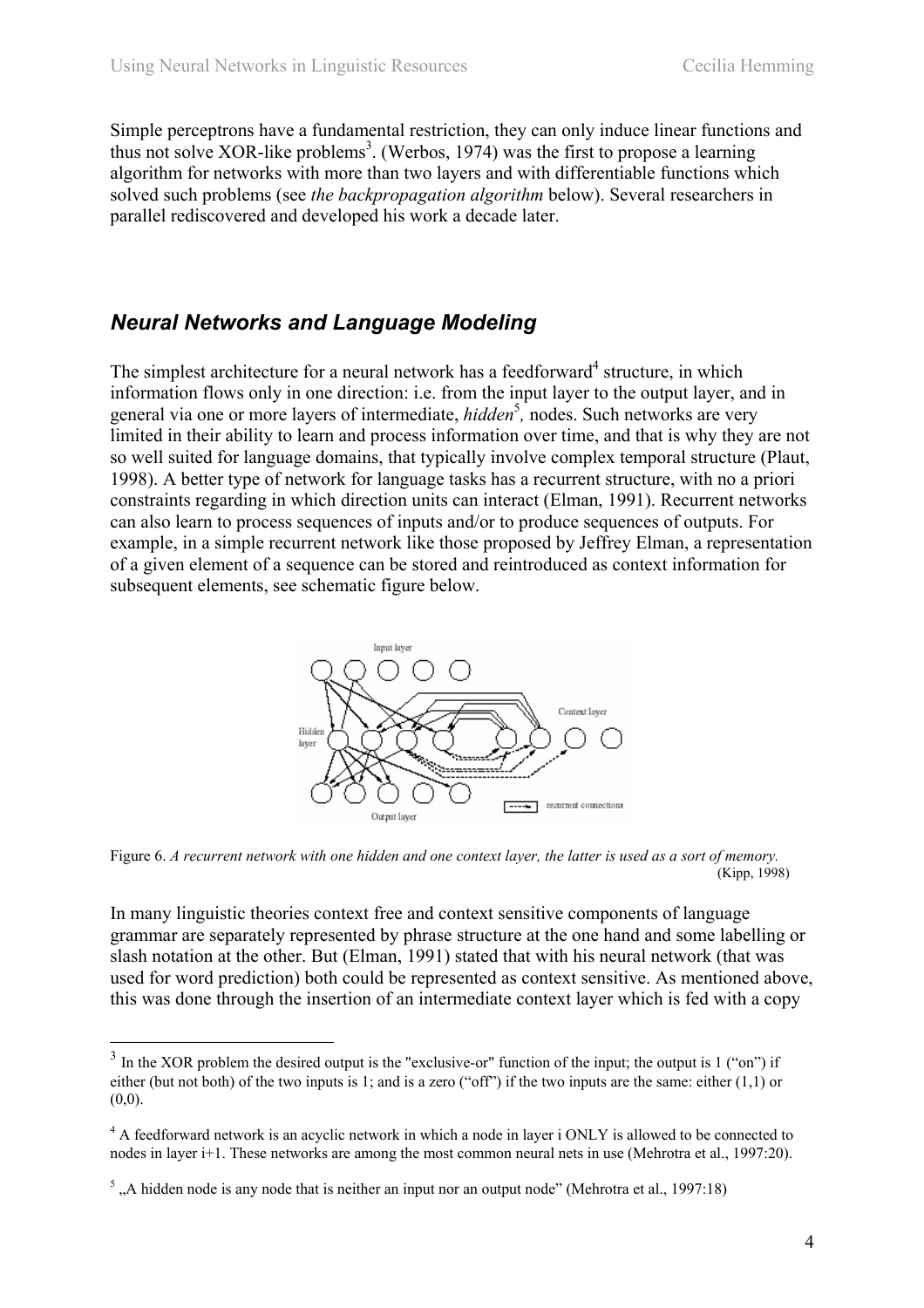of each hidden layer activity and then reintroduces this information back to the hidden layer when the next input is presented. In this way the context and the current input together are used to compute the next output and to update the context.

Modern networks often use non-linear, proportional output and can thus cope with problems which have more than two answers. Instead of the *stepfunction* used by the perceptron output node described above (which according to a threshold value gives either "on" or "off" as an answer), more complex functions that are differentiable can be used. The choice of node functions that are differentiable everywhere allows the use of learning algorithms based on *gradient descent*: i.e. the weights are modified in small steps in a direction that corresponds to the negative gradient of an error measure<sup>6</sup>. The *backpropagation rule* derived its name from the fact that the errors made by the network are propagated back through the network, i.e. the weights of the hidden layers are adapted according to the error. The basic idea of the backpropagation (BP) algorithm is that the error can be seen as a function of the weights ( $E =$  $f(w) = f(w_1, w_2, \ldots, w_n)$ . The different weights decide the output and thereby also the errors, so the algorithm adjusts all weights in proportion to their contribution to the output.

#### **Node Functions in Hidden and Output Nodes**

Popular node functions used in many neural nets are *sigmoid* functions (see the graph of a sigmoid S-shaped curve below). They are continuous<sup>7</sup>, differentiable everywhere, rotationally symmetric about some point (*net =* 0, in the given example below*)* and they asymptotically approach their saturation values (0 and 1 respectively, in the example below):



Figure 3. *Graph of a sigmoid function*

 $\overline{a}$ 

For this sigmoid function, when *net* (the net weighted input to the node in question) is approaching  $\infty$ , the saturation value for f(net) = 1, when net is approaching -  $\infty$ , the saturation value for  $f(\text{net}) = 0$  (the most common choices of  $f(\text{net})$  saturation values for a sigmoid function are 0 or -1 to 1). Other node functions, as the Gaussian or Radial Basis functions, can be described as bell-shaped curves. Here f(net) has a single maximum for net, which is the highest point of the bell-shaped curve. The net value can also here be interpreted in terms of class membership, depending on how close the net input is to the net maximum (i.e. the highest point of the curve).

<sup>&</sup>lt;sup>6</sup> The *error* is the difference between desired (*d*) and actual (*y*) system output. One often used error measure in the BP algorithm, is the Summed Squared Error:  $E_k = (d_{k1} - y_{k1})^2 + ... + (d_{kn} - y_{kn})^2$ , where k represent each presented example and 1 to n represent the different input nodes.

<sup>&</sup>lt;sup>7</sup> Small variations in the net weighted input cause correspondingly small variations in the output (Mehrotra et al., 1997:12).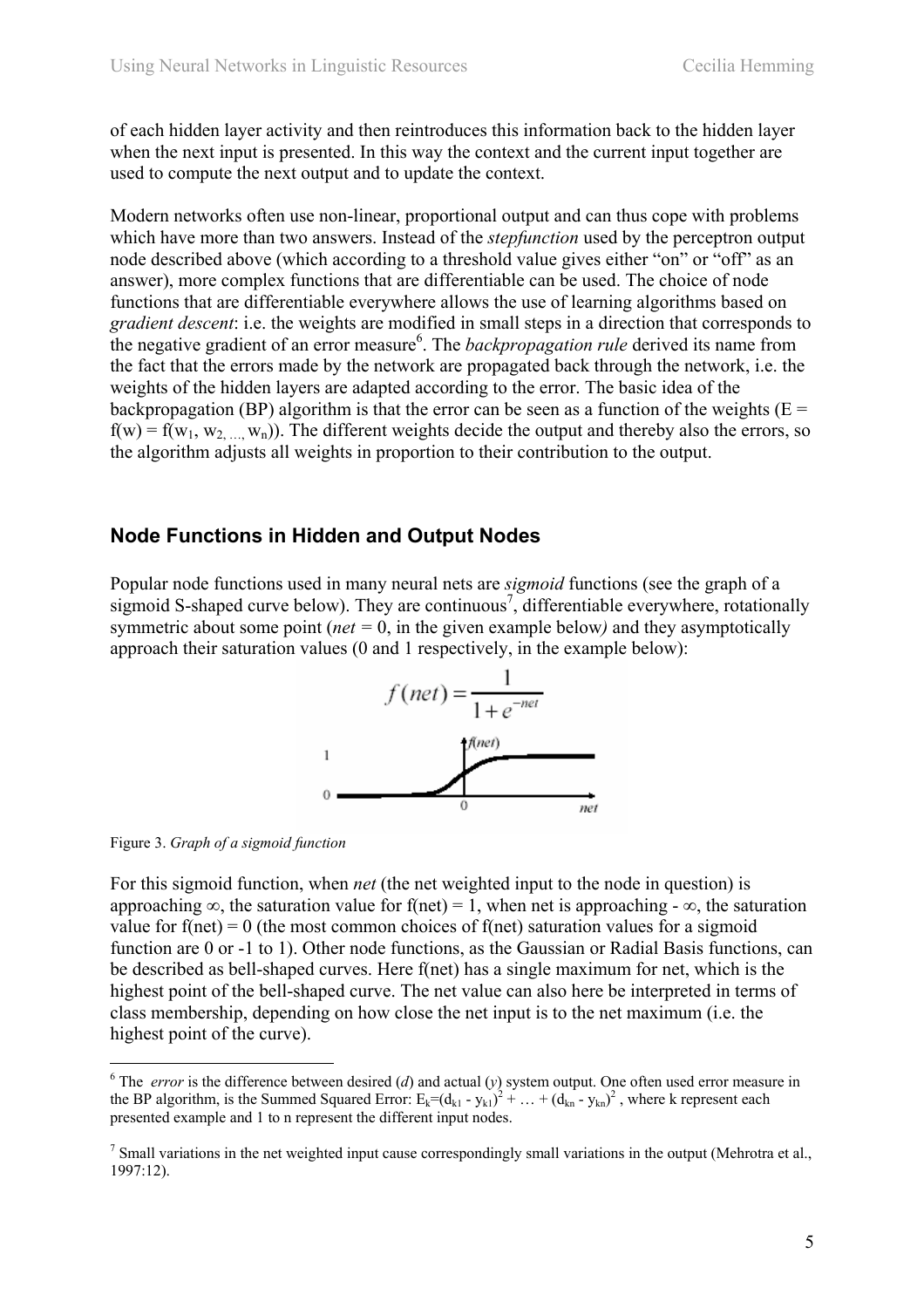#### **Mapping text to speech sounds**

In the late eighties Rosenberg and Sejnowski developed a system for mapping English textual words into corresponding speech sounds. This system, named NetTalk, uses a neural network to convert a machine-readable text file to streams of symbols that represent phonemes. A speech synthesiser was then used to turn the phoneme representations into speech sounds.

One of the networks used for this system was a feedforward multi-layer perceptron  $(MLP)^8$ with three layers of units and two layers of weighted connections in between them. It was trained with the back-propagation algorithm. Input to the network was a sequence of seven consecutive characters from an English text and the task was to map the middle character (i.e. letter number four out of the totally seven) to a representation of a single phoneme suitable in the context of the three characters on each side of it. The network was trained until it generalized sufficiently and then the connection weights were set to a fix value. The characters used were the Roman alphabet letters plus three punctuation marks, see example below:

| word     | phonemes            | Code for foreign    | stress and    |
|----------|---------------------|---------------------|---------------|
|          |                     | and irregular words | syllable info |
| abandon  | xb@ndxn0            |                     | ઝ0<િ          |
| abase    | $x$ bes-0 $>$       |                     | << 0          |
| abash    | $xb@S-0$            |                     | <<∩           |
| abattoir | @bxt-+-r1<0 $\odot$ |                     |               |

Figure 4. *Representation of written words and phonemes in NetTalk (Sejnowski & Rosenberg, 1986)*.

For each of the seven letter positions in the input, the network has a set of 29 input units where the current character is represented as a pattern with only the correspondent character unit activated ("on") and each of the others disactivated ("off").

On the output side, there are 21 units that represent different articulatory features such as voicing and vowel height. Each phoneme is represented by a distinct binary vector over this 21 units set. Stress and syllable boundaries are encoded in 5 additional output units.



Figure 5. *Input character units and output phonemes of NetTalk (a second output for stresses can be added). (Jacobson, 2002)* 

A training set with the 1000 most common English words, was tested with different net sizes, i.e. with from zero up to 120 hidden units. The best performance with no hidden units gave about 82% correct answers. An output was regarded as correct as long as it was more close to the correct output vector than to any other phoneme output vector. The more hidden units that

 $\overline{a}$ 

<sup>&</sup>lt;sup>8</sup> Some researchers dislike the use of the term MLP because of its inappropriate reference to the simple perceptron of Rosenblatt.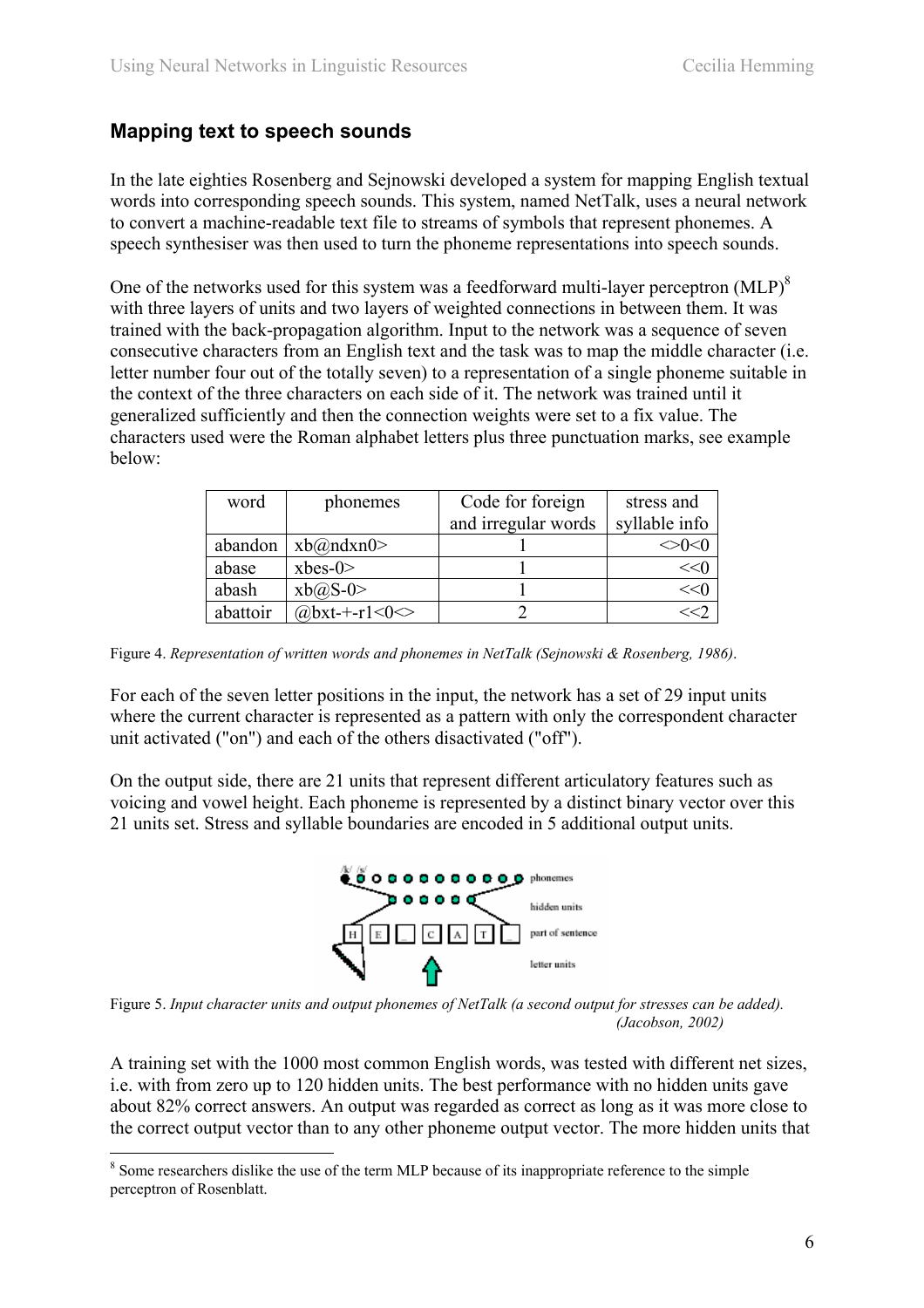were used, the better were the learning rate and final performance of the net, 120 hidden nodes gave up to 98% correct output. When the trained network was tested on a 20.000 word corpus (without further training) it generated correct answers in 77% of the cases. After five passes through this larger corpus 90% of the outputs were correct. (Sejnowski & Rosenberg, 1986).

### **Neural Nets and Speech Act Theory**

Before the work of Michael Kipp (Kipp, 1998) the problem of finding appropriate dialogue acts for given utterances in large speech corpora was solved through symbolic, decision tree and statistical approaches. Even if the latter showed the best performance, problems due to the known sparse data effect of corpora limited its usability. The corpus used in these experiments was a VERBMOBIL subcorpus containing 467 German appointment scheduling dialogues.

An optimal solution would be to assign each word to its proper input neuron but with the many word tokens of the corpus this was proved far to time and power consuming. When determining a dialogue act, information about the items part-of-speech (POS) is valuable, e.g. when processing unknown words and also as it in some cases can reveal a template-like structure: "*How about* <ADJECTIVE><NOUN>?" (suggest), "*That* <VERB> *okay*." (accept) (Kipp, 1998). The final design of the system comprised a multiple section vector with one segment for each of the used POS-categories, yielding an input vector of 216 components as described in the following. The POS-categories were divided into groups according to their importance regarding the task. This enabled each POS-segment to use its own representations for the words within it. In a POS of high importance each word is represented by one distinct component. Within a medium-important POS all words are represented by the binary value indicating their position in the word list of the category. Words with low importance, finally, where the interesting information is the category itself, cardinal numbers for instance, were grouped to a single vector component lacking information about the specific tokens (1, 20, 765, …etc. are all cardinal numbers but in this context they give no specific individual information).

The network system used, contained feedforward, partially recurrent network modules for each POS and one selector network which gave the final dialogue act output. The input was fed into the net by a *sliding window* mechanism, this window sequentially *scans* the input representations, thus allowing an utterance to be fed into the network moving from the first part to the last, see figure on next page.

The choice of solving this problem with the help of neural nets is due to the robustness of these nets, the parallel and incremental processing and also because neural nets automatically can be adapted to other, new, domains through training (without extra hand-coding of new rules). In Kipp's work there is no comparison, though, with performances of systems using transformation-based learning.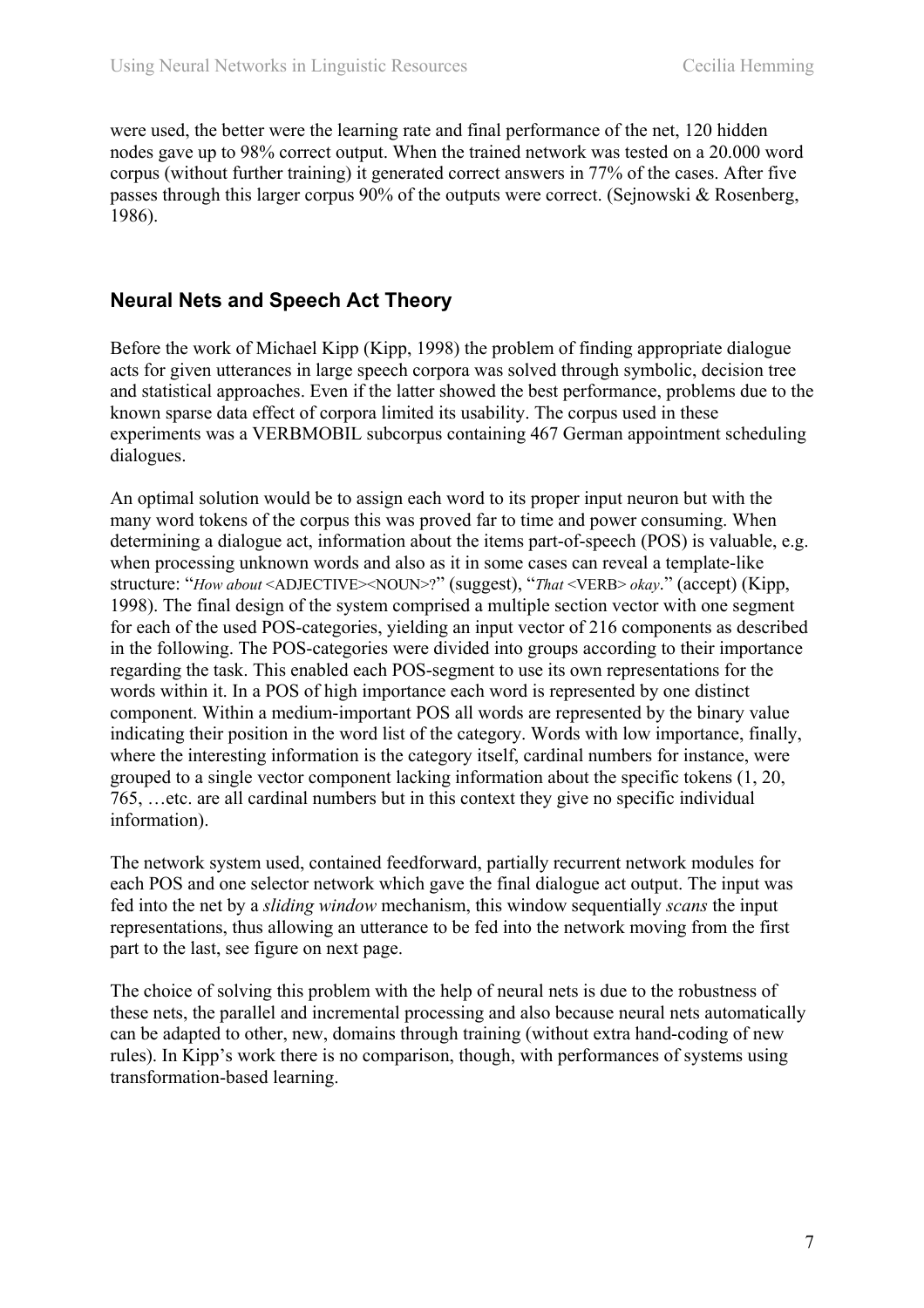

Figure 7. *Kipp's network system showing the sliding input window, the POS-selecting network modules and the final output selector network* (Kipp, 1998).

# **Self-Organizing Maps**

The Self-Organizing Map (SOM), also called Kohonen Map from its inventor Teuvo Kohonen, is one of the most widely used neural network algorithms. The learning process is competitive and unsupervised, i.e. no desired output are involved in the training of the net. The first layer of a SOM is the input layer and each node in the second layer (often called the Kohonen layer) is the *winner* for all input vectors in a region of input space. Each j<sup>th</sup> node in the Kohonen layer is described by the vector of weights to it from the input nodes:  $w_i = (w_{i1},$  $w_{i2}$ , w<sub>in</sub>). Weight vectors have the same dimension as input vectors and can thus be compared to these by a distance measure estimating the similarity of them. A winner is the node whose weight vector  $(w_1, w_2, \ldots, w_n)$  is nearest to an input pattern. The weight vector associated with each node is as near as possible to all input samples for which the node is the winner. At the same time it is as far away as possible to very different samples.

A SOM can be visualized as a, most often two-dimesional, coordinate system where the nodes are topologically ordered according to a prespecified topology. The basic idea in its learning process is that, for each sample input vector the winner and also, what is special for the SOM, the nodes in the winners neighbourhood are positioned closer and closer to the sample vector. Neighbours are nodes within a topological distance (the length of the path connecting the nodes) from a node at a certain time, and the training algorithm decreases this distance with time, as the training goes on. (Kohonen, 1997). Thus, in the beginning of the training phase all nodes tend to have similar weights, close to average input patterns, but as the training proceeds individual output nodes begins to represent different subset of input patterns.

(Honkela et al. 1996) used the SOM to cluster averaged word contexts and then used this data to organize documents in large document collections. Their corpus contained 8800 articles from a Usenet newsgroup, with a total of 2 000 000 words. Non-textual information was first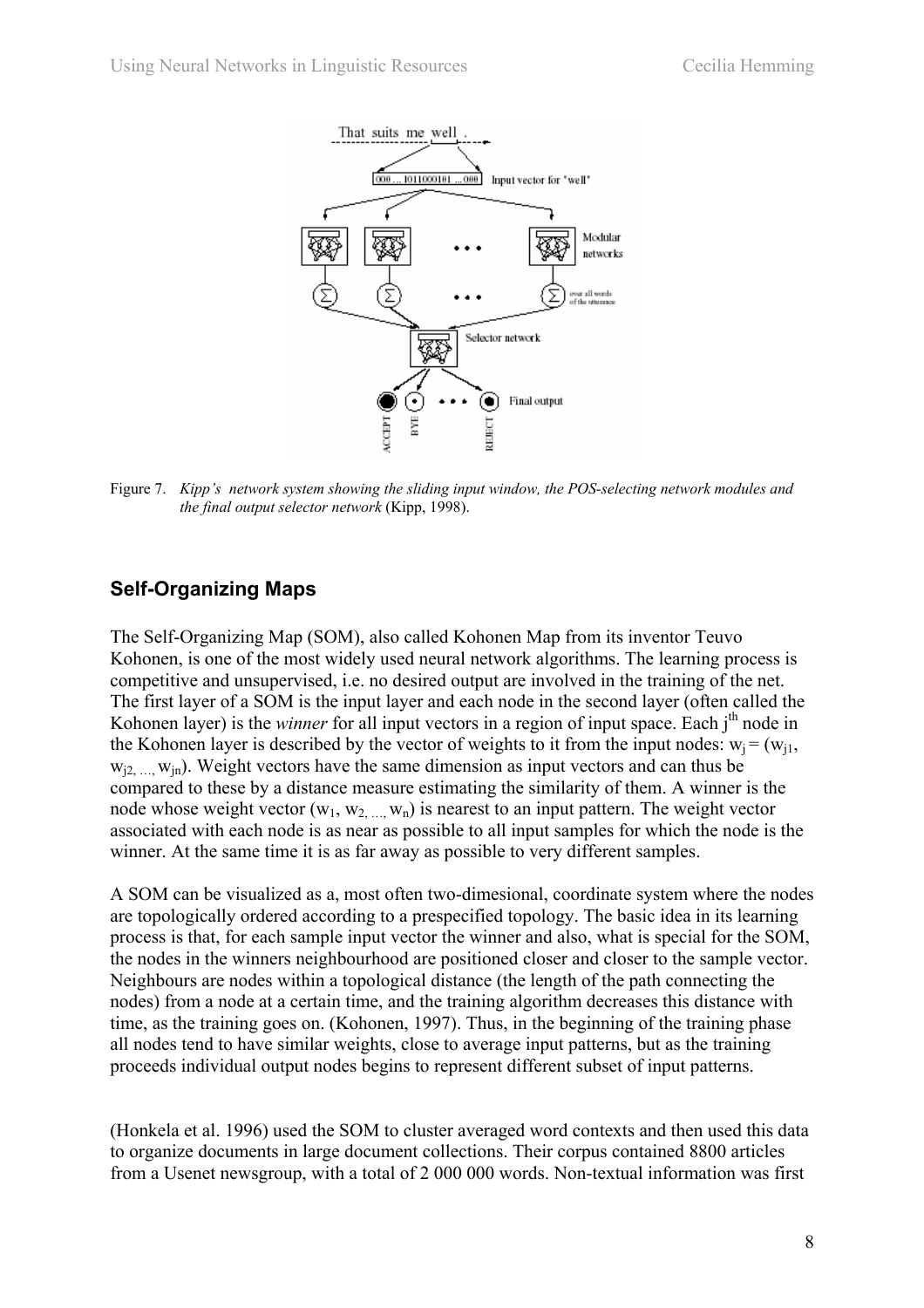removed and numerical expression as well as common code words were categorised into a few classes of special symbols, seldom occurring words was removed and treated as empty slots. Common general words were also removed from the corpus.



Figure 8. **:** *The basic two-level WEBSOM architecture. a) The word category map first learns to represent relations of words based on their averaged contexts. The word category map is used to form a word histogram of the text to be analyzed. b) The word category histogram is then used as input to the second SOM, the document map.* (Honkela et al. 1996)

The word forms are first organized into categories on a *word category map*. With the help of this map a word histogram of the text is formed. The document representation is based on this histogram and explicitly expresses the similarity of the word meanings. This information is then used to produce an organised *document map*, which provides a general two-dimensional view of the document collection. This latter map has beeen adapted to A WWW-based environment, so that document collections can be explored by a browser. The user may zoom at any map area by pointing to the map image and thereby view the underlying document space in more detail. The clustering between neighboring nodes is shown by using different shades of gray, if the model vectors are close to each other, the shades are light, if they are further apart they are darker. The WEBSOM browsing interface is implemented as HTMLdocuments and can thus be viewed by a graphical WWW browser. (Honkela et al.1996).



Figure 9. *A part of a map for 20 newsgroups (Honkela et al., 1996-2).*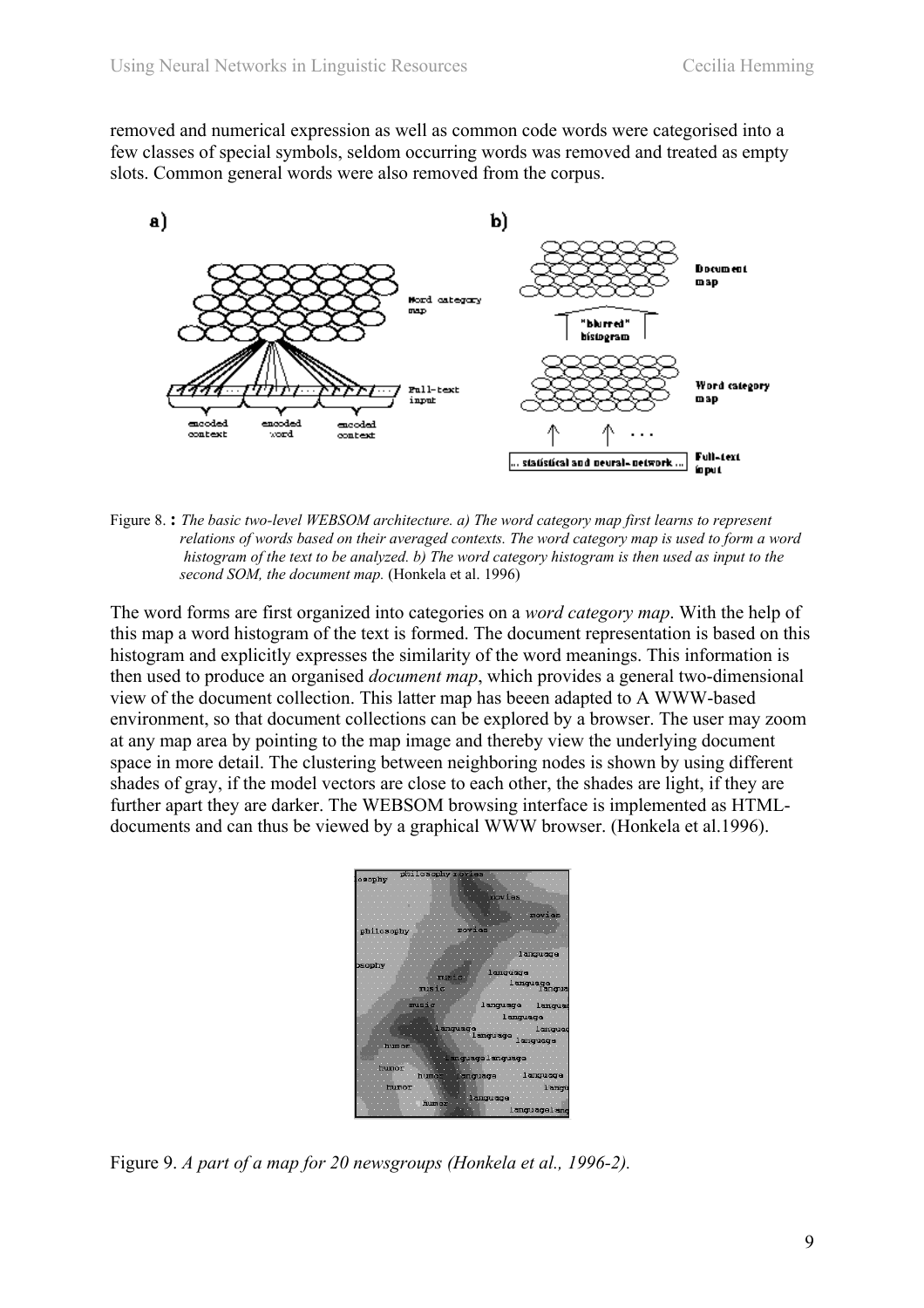# *Conclusion*

The weaknesses and strengths of statistical and neural network approaches can be further analysed, this to combine the two methods, e.g. in clustering dialogue acts to groups and then specifying the members of them. Ideally, the clustering should be based on automatically detected correlations, which neural nets are good at finding.

By using neural nets for mapping tasks, explicit combination of details and intricacies are avoided. Rules for grammar, pronunciation and intonation are very complex and the mapping from text to phonemes comprises combinatorial regularities with many exceptions. Sejnowski and Rosenberg showed that the most important English pronunciation rules could be captured in a context window of a few characters. Combinatorial structures were captured through a distributed output representation (for articulatory features and stress and syllable boundaries, respectively).

It seems that the use of artificial neural network in language models offers a promising methodology to explore linguistic resources of various kinds. Some applications have been discussed in this paper but there is a lot of other interesting work in this active field, as morpho-syntactic disambiguation, for instance (Vlasseva, 1999), (Simov & Osenova, 2001) or extended versions of the SOM, like token category clustering, developed full-text analysis, information retrieval and also interpretation of sign languages (Kohonen, 1997). An important application of the SOM is to visualize very complex data and, as a clustering technique, to create abstractions. The WEBSOM method has lately been further developed in that the word category maps and also the number of documents classified have been considerably enlarged, The largest map so far contains over one million documents.

# *References*

Bowerman, C. 2002. School of Computing & Information Systems, University of Sunderland. http://osiris.sunderland.ac.uk/cbowww/AI/NN/chr.html (2002-11-29)

Elman, J.L. 1991. Distributed representations, simple recurrent networks, and grammatical structure. *Machine Learning*, 7, 195–225.

Honkela, T., Kaski, S., Lagus K. and Kohonen T. 1996. *WEBSOM - Self-Organizing Maps of Document Collections*. Report.

Lagus K., Honkela, T., Kaski, K. and Kohonen T. 1996-2. *WEBSOM - A Status Report*. Proceedings of STeP'96. Jarmo Alander, Timo Honkela and Matti Jakobsson (eds.), Publications of the Finnish Artificial Intelligence Society, pp. 73-78.

Jacobsson, H. 2002. *AI-neural nets, lecture notes: lecture 4*. Department of computer Science, University College of Skövde.

Kipp, M. 1998. *The Neural Path to Dialogue Acts*. In: Proceedings of the 13th European Conference on Artificial Intelligence (ECAI).